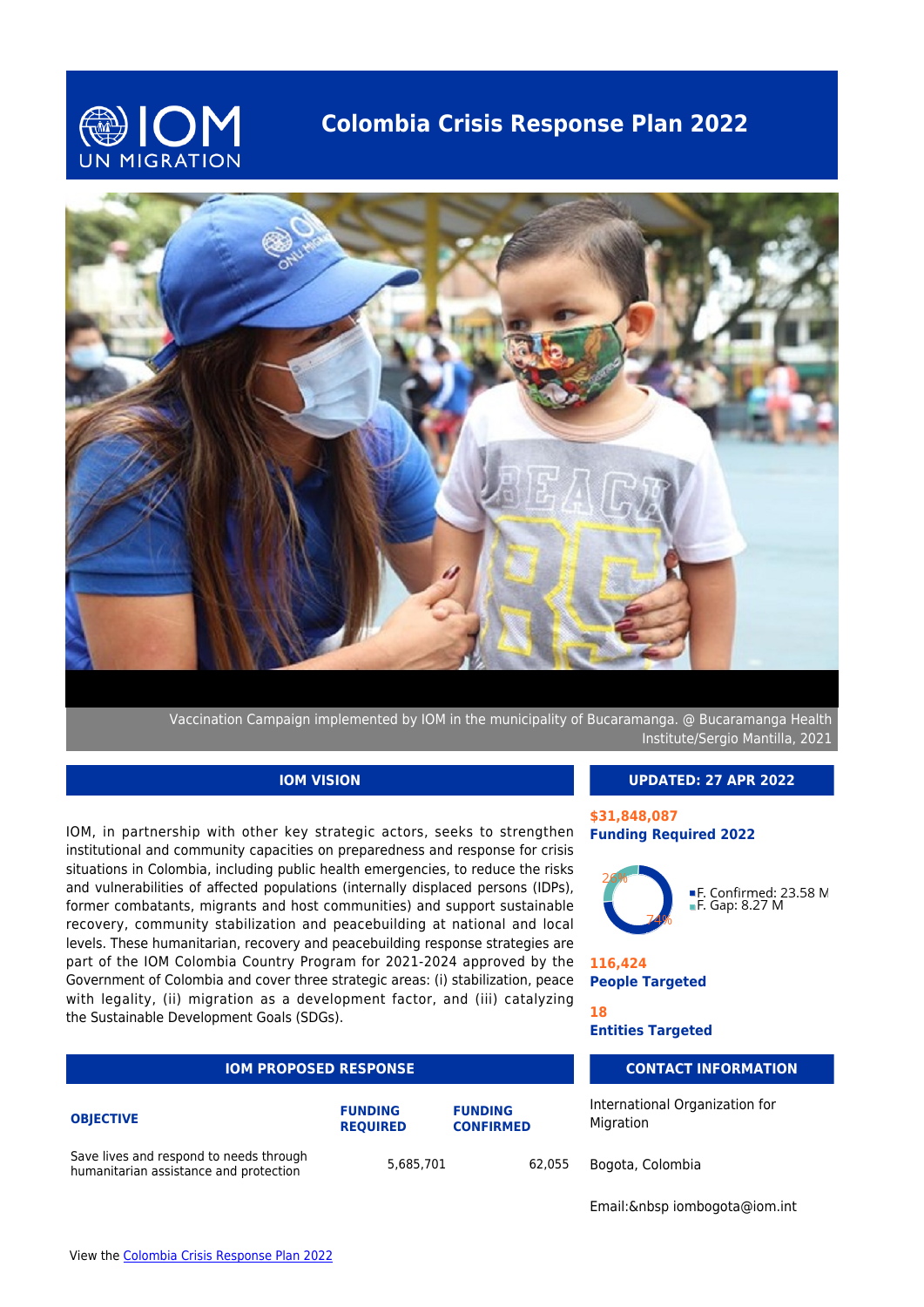| <b>OBJECTIVE</b>                                                                                                                      | <b>FUNDING</b><br><b>REQUIRED</b> | <b>FUNDING</b><br><b>CONFIRMED</b> | <b>PRIMARY TARGET GROUPS</b>                                                                       |
|---------------------------------------------------------------------------------------------------------------------------------------|-----------------------------------|------------------------------------|----------------------------------------------------------------------------------------------------|
| Address the drivers and longer term impacts<br>of crises and displacement through<br>investments in recovery and crisis<br>prevention | 26.162.386                        | 23,518,245                         | 1. Internally displaced person<br>2. Local population / community<br>3. Former combatant / fighter |